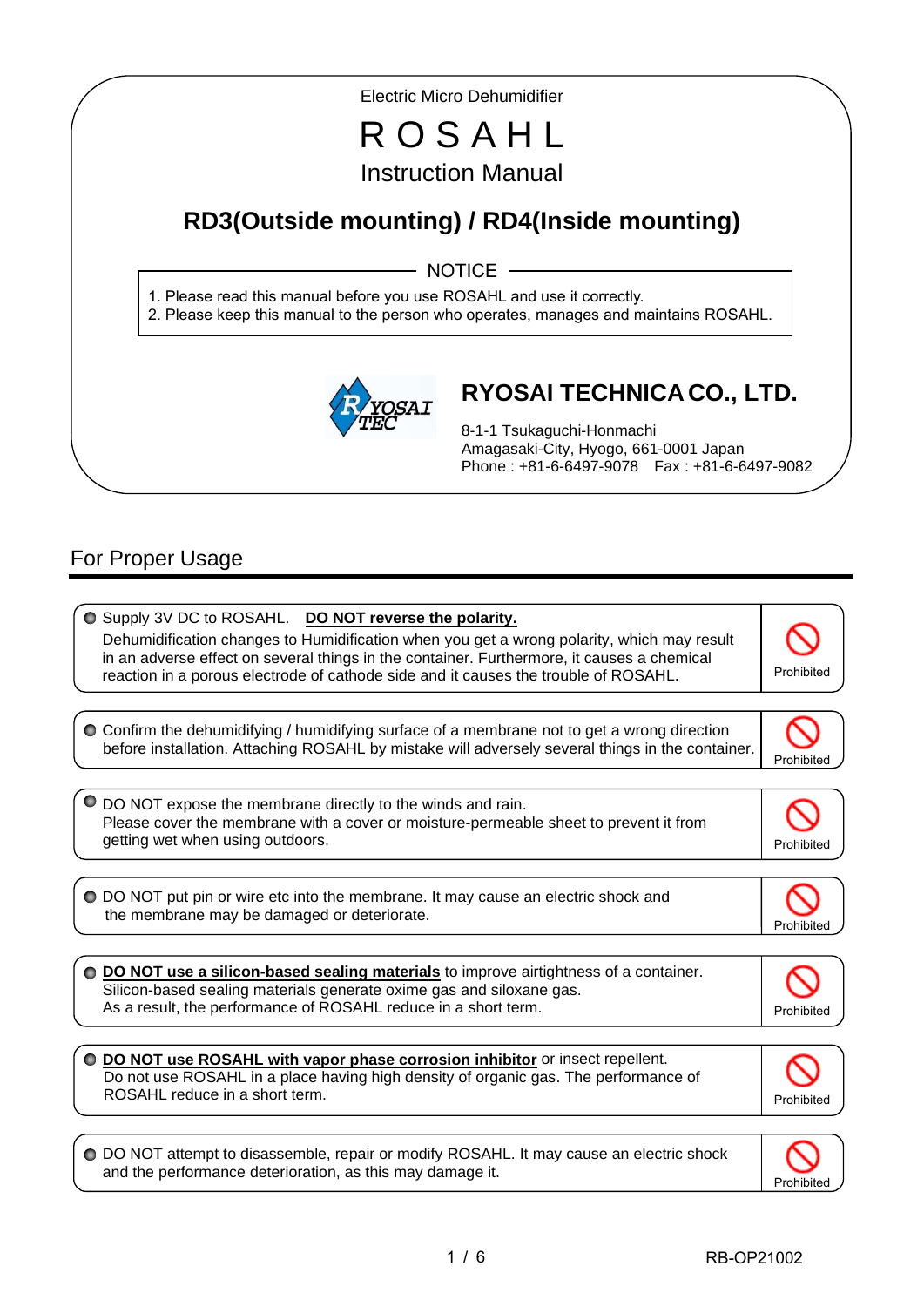## Installation

| Attach ROSAHL in the center of the side surface of a container with a included gasket.                                                                                                                            |
|-------------------------------------------------------------------------------------------------------------------------------------------------------------------------------------------------------------------|
| (Do not attach it on a top or bottom surface.)<br>If you use a silicon gasket, you need to perform a gasket vulcanize. (200 deg C / 6 hours).                                                                     |
| If you do not vulcanize it, It will quickly reduce the performance of ROSAHL.<br>Note: The silicon gasket using for ROSAHL is vulcanized. (conditions: 200 deg C / 6 hours)                                       |
|                                                                                                                                                                                                                   |
|                                                                                                                                                                                                                   |
| Confirm the dehumidifying / humidifying surface of a membrane not to get a wrong direction before<br>installation. Attaching ROSAHL by mistake will adversely affect several things in the container.             |
|                                                                                                                                                                                                                   |
| 3<br>Make a moisture discharging hole and installation hole on the container where you will install ROSAHL.                                                                                                       |
| (Refer to the Fig.1~2)                                                                                                                                                                                            |
| 4                                                                                                                                                                                                                 |
| Attach a protective cover as needed not to touch the dehumidifying / humidifying surface of a membrane<br>with a hand and an object. In addition, when using outdoors, cover a membrane with a cover or moisture- |
| permeable sheet to prevent it from getting wet. (Refer to the section 2 of Precautions for use)                                                                                                                   |
| 5                                                                                                                                                                                                                 |
| Make a sealed moisture-impermeable container as much as possible to bring a high performance into                                                                                                                 |
| the ROSAHL.                                                                                                                                                                                                       |
| 6                                                                                                                                                                                                                 |
| Keep the moisture discharging side of a membrane well ventilated.                                                                                                                                                 |



Fig.1 Installation Image



Fig.2 Installation dimensions

<How to install ROSAHL> Make a moisture discharging hole and installation hole on the container, insert the included gasket and attach ROSAHL with four M2 screws. [Specified torque : Max. 0.18 N·m]

Unit : mm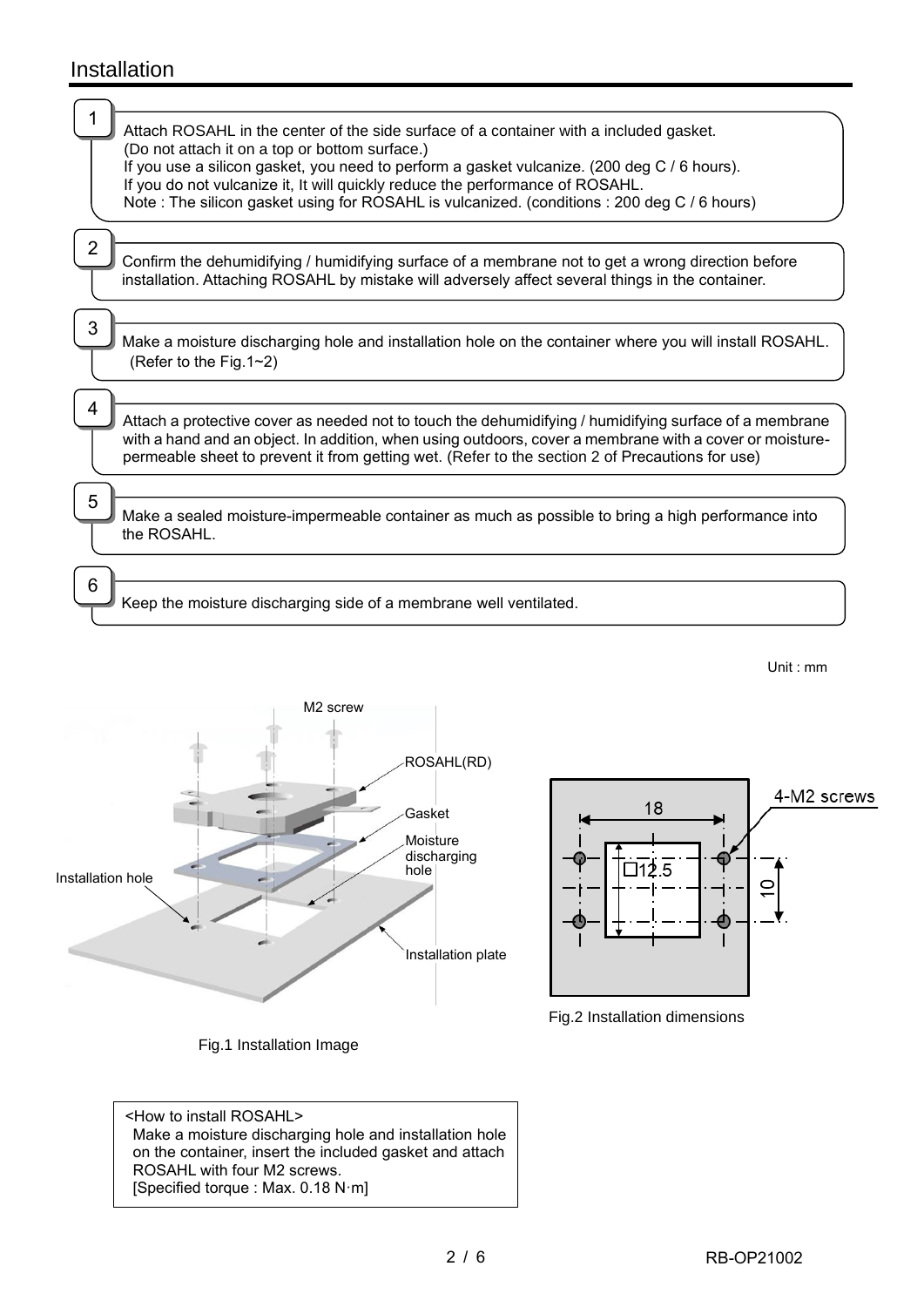#### 1. Regarding Sealant

Do not use silicon-based sealing materials to improve airtightness of a container. (Silicon-based sealing materials generate oxime gas and siloxane gas. As a result, performance of ROSAHL reduce in a short term.) Additionally, when using any other sealing materials, ROSAHL must be attached after sealing materials are completely cured. Volatile substances generated during curing affect the performance of ROSAHL. **[Recommended product] modified silicon caulk (Konishi Co., Ltd.)**

#### 2. Regarding Moisture Permeable Sheet

Attach a moisture-permeable sheet to a membrane to protect ROSAHL from much dust or oil mists. **[Recommended Product] Vent Filter TEMISH : S-NTF2131A-S06 (Nitto Denko Corporation)**

#### 3. Regarding Power Supply

Keep strictly the following about power supply to ROSAHL.

- (1) Do not reverse the polarity. Confirm a polarity indication of ROSAHL. Dehumidification changes to humidification when you get a wrong polarity, which may result in an adverse effect on several things in the container. Furthermore, It causes a chemical reaction in a porous electrode of cathode side and it causes the trouble of ROSAHL.
- (2) ROSAHL usually has a big rush current when the power is turned on.
- Therefore, we recommend the following power supply.
- (3) Use a dedicated power supply for each membrane. When multiple membranes are connected in series or parallel, the trouble of one membrane may cause all other membranes to be disabled.
- (4) The water vapor go through a membrane of ROSAHL. If you switch off a power supply, outside water vapor is returned to a container and the humidity is restored.

| .                                                                               |  |  |  |  |  |
|---------------------------------------------------------------------------------|--|--|--|--|--|
| 3V DC                                                                           |  |  |  |  |  |
| 500 <sub>m</sub> A                                                              |  |  |  |  |  |
| Required                                                                        |  |  |  |  |  |
| Required                                                                        |  |  |  |  |  |
| 0.1V or less                                                                    |  |  |  |  |  |
| 0.2V or less                                                                    |  |  |  |  |  |
| In accordance with the specifications of<br>commercially available power supply |  |  |  |  |  |
|                                                                                 |  |  |  |  |  |

Table 1. Recommended Power Supply Specifications

 Note : Use a constant or fold-back current limiting regarding overcurrent protection function. You cannot use the power supply with the Hiccup mode current limiting type, because

the voltage more than 2V DC is necessary for ROSAHL when an overcurrent protection function worked. Also ROSAHL may not work correctly depending on a characteristic of fold-back current limiting.

### **Dimensions**

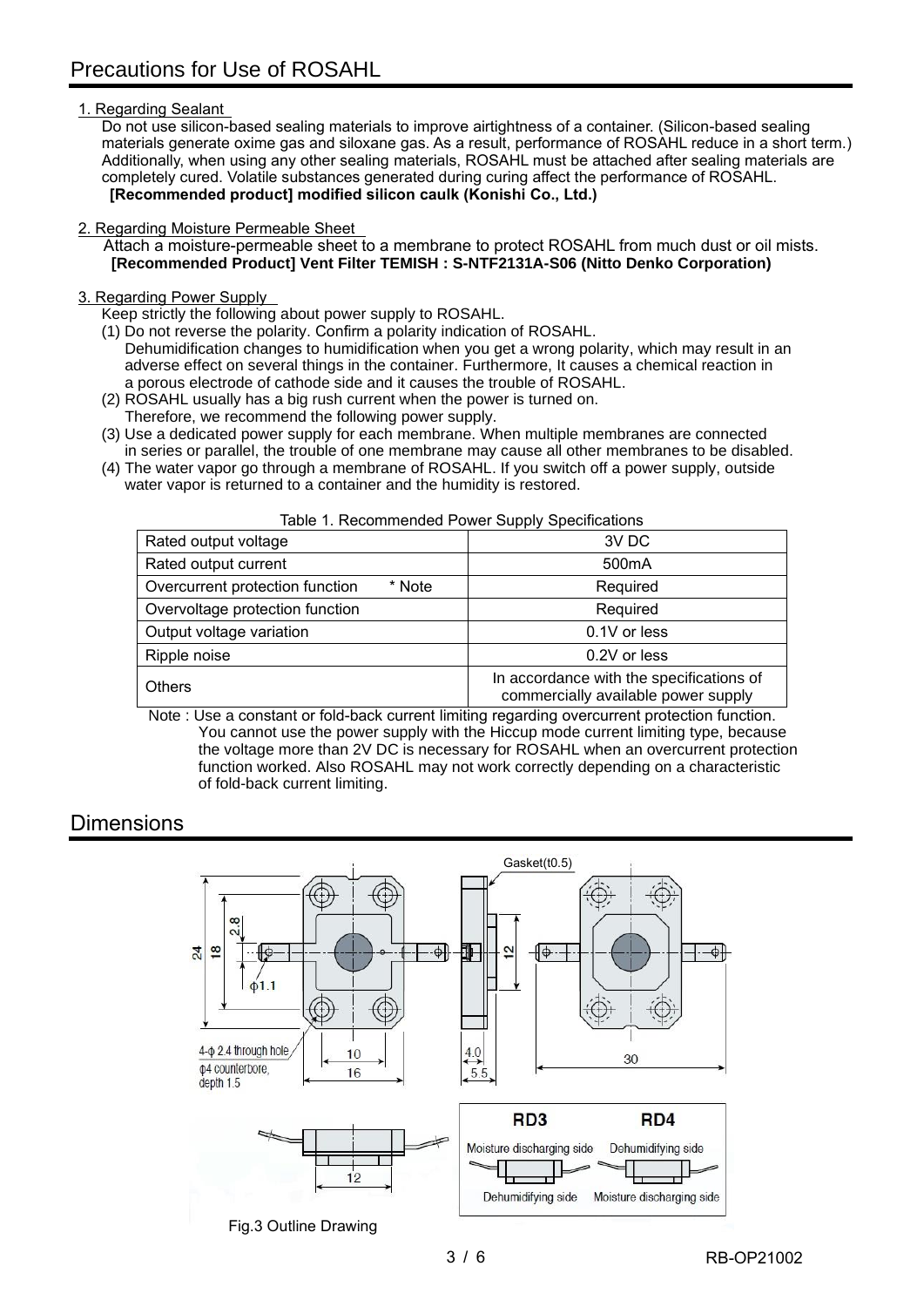Please confirm the following items surely before turning on the power.

- 1. Is the power supply 3V DC?
- 2. Is the polarity of ROSAHL correct?
- 3. Does not a membrane get wet?

### Usage

1. Please supply 3V DC to ROSAHL.

2. Please adjust a supply voltage in the range of 2.9 - 3.3V DC between each terminals after 15-20 minutes turning on the power at the first time of installation. (ROSAHL naturally causes a relatively big rush current when the power is turned on. But this is not abnormal.)

## **Specifications**

| Table 2 RD3 / RD4 Specifications |                             |                  |                                   |  |  |
|----------------------------------|-----------------------------|------------------|-----------------------------------|--|--|
|                                  | Model Name                  | R <sub>D</sub> 3 | R <sub>D</sub> 4                  |  |  |
| Items                            |                             |                  |                                   |  |  |
| Dehumidifying Performance        | (mg/day) *1                 | 84               |                                   |  |  |
| Applicable Volume                | $(cc)$ $^*2$                | ~2.000           |                                   |  |  |
| <b>Element Terminal Voltage</b>  | (V)                         | 3 DC             |                                   |  |  |
| <b>Power Consumption</b>         | $(mW)^*$ <sup>3</sup>       | 80               |                                   |  |  |
| <b>Dimensions</b>                | $(mm)^{4}$                  | H24×W30×D5.5     |                                   |  |  |
| Weight                           | (g)                         | 1.9              |                                   |  |  |
| Dimensions of Installation Hole  | $\textsf{(mm)}$ $^{\ast 5}$ | 17.5×17.5        |                                   |  |  |
| <b>Operating Temperature</b>     | (deg C)                     | $-10$ to 50      |                                   |  |  |
| <b>Connecting Terminal Type</b>  |                             |                  | Soldering *6 or Push connector *7 |  |  |
| Installation Direction *8        |                             | Outside mounting | Inside mounting                   |  |  |

**Notes** 

\*1 The initial value at the temperature of 30 deg C and humidity 60%RH.

(The dehumidifying performance will reduce during use. How much it degrades depends on the operating environment and conditions. If any signs of abnormality are seen, early replacement is recommended.)

In addition, white substances may be attached on dehumidifying surface.

These are the materials of a membrane attached in the manufacturing process and never affect dehumidifying performance and life.

- \*2 The applicable volume is for a sealed, moisture-impermeable container, and may vary depending on the material of the container, state of sealing and required humidity.
- \*3 The annual average power consumption in average condition in Japan.
- \*4 Refer to the Figure 3.
- \*5 Refer to the Figure 1~2.
- \*6 When you solder to RD3/RD4, twist an electric wire around a terminal and solder within 360 deg C, five seconds using the soldering iron. (Wire diameter : AWG28~20)
- \*7 For using push connector, use STO-01T-110N (J.S.T.MFG.CO.,LTD.) flat connecting terminal or erquivalent. (Wire diameter : AWG28~20)
- \*8 RD3 is attached to outside of a container, RD4 is attached to inside of a container when dehumidifying the inside of a container.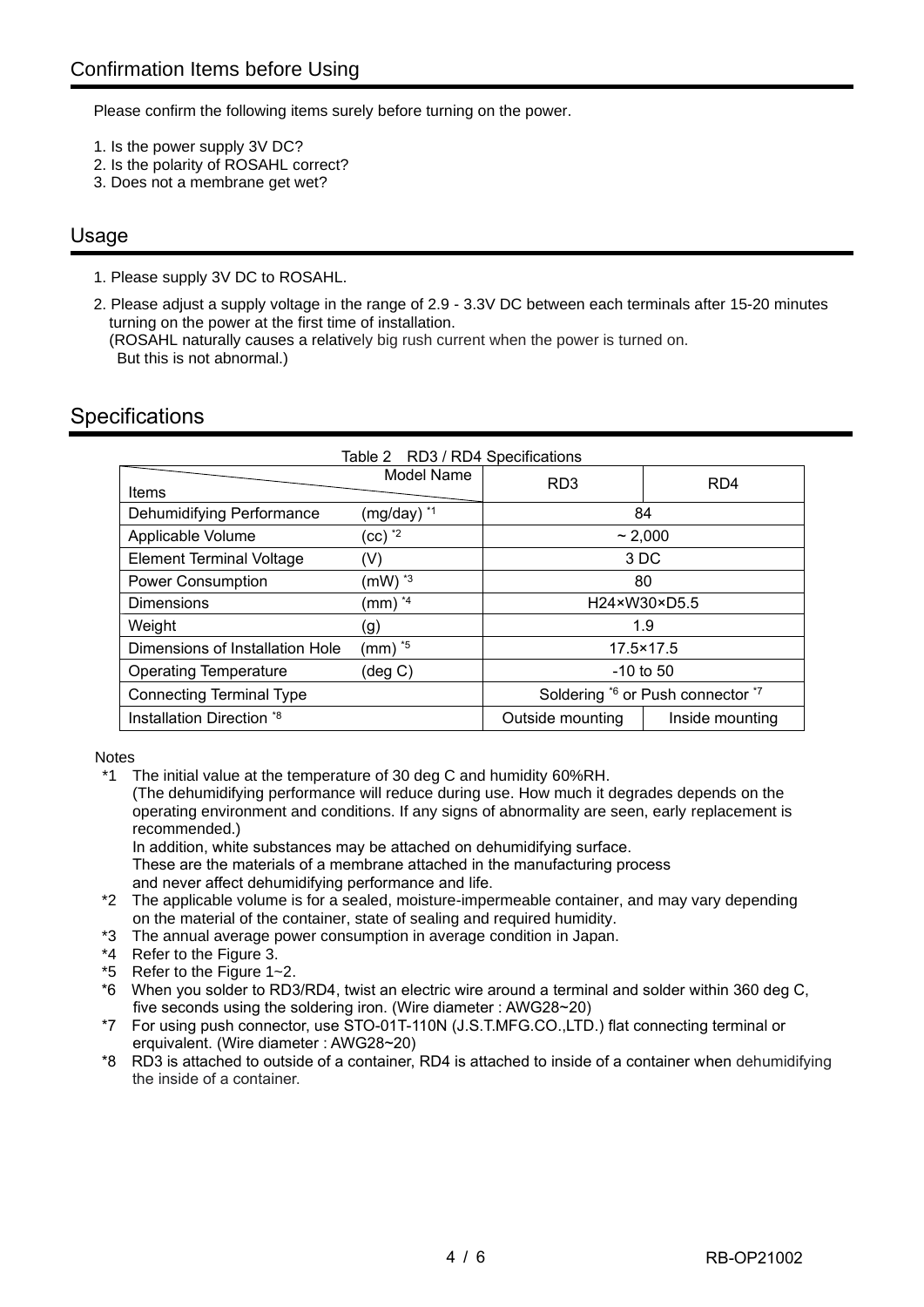### **Prohibited Substances and Recommended Materials for ROSAHL**

1. Prohibited substances

The substances which adversely affect ROSAHL and harm in response to ROSAHL are as follows. The anode side is affected mainly. Even the additives of materials may be affected. Please evaluate enough when a new substance is adopted or a maker is changed.

| Classification      | Substance Name                                     | <b>State</b>  | <b>Notes</b>                                 |  |
|---------------------|----------------------------------------------------|---------------|----------------------------------------------|--|
|                     | hydrochloric acid gas                              | gas           |                                              |  |
|                     | nitric acid gas                                    | gas           |                                              |  |
|                     | other corrosion gases                              | gas           |                                              |  |
|                     | SOx gas                                            | gas           |                                              |  |
|                     | NO <sub>x</sub> gas                                | gas           |                                              |  |
|                     | chlorine gas                                       | gas           |                                              |  |
| Inorganic<br>Matter | sulfurous acid gas                                 | gas           |                                              |  |
|                     | other pollution gases                              | gas           |                                              |  |
|                     | concentrated hydrochloric acid                     | liquid        |                                              |  |
|                     | concentrated nitric acid                           | liquid        |                                              |  |
|                     | substance which produces other<br>corrosion gas    | liquid        |                                              |  |
|                     | divalent metal ion                                 | liquid        |                                              |  |
|                     | siloxane gas                                       | gas           |                                              |  |
|                     | oxime gas                                          | gas           |                                              |  |
|                     | lamp black                                         | gas           |                                              |  |
|                     | diethylamine                                       | gas           |                                              |  |
|                     | other amine-based gas                              | gas           |                                              |  |
|                     | amide-based low molecular weight                   |               |                                              |  |
|                     | compound                                           | gas, liquid   |                                              |  |
|                     | methylene chloride                                 | liquid        |                                              |  |
|                     | perchloroethylene                                  | liquid        |                                              |  |
|                     | trichloroethylene                                  | liquid        |                                              |  |
|                     | perchloroethylene                                  | liquid        |                                              |  |
|                     | tetrachloroethylene                                | liquid        |                                              |  |
|                     | other chlorinated solvent                          | liquid        |                                              |  |
|                     | oil mist                                           | liquid        |                                              |  |
|                     | dimethyl sulfoxide                                 | liquid        |                                              |  |
| Organic<br>Matter   | other sulfur based organic solvent                 | liquid        |                                              |  |
|                     | silicone sealant                                   | solid         | These substances produce siloxane gas.       |  |
|                     | silicone grease                                    | solid         | Heat treatment (bake) is necessary to remove |  |
|                     | silicone rubber                                    | solid         | low molecule siloxane of non-reaction.       |  |
|                     | silicone-based sealing compound                    | solid         |                                              |  |
|                     | other siloxane chemical compound                   | solid         |                                              |  |
|                     | pran-ace                                           | solid         |                                              |  |
|                     | camphor                                            | solid         |                                              |  |
|                     | other insect repellent                             | solid         |                                              |  |
|                     | paradichlorobenzene                                | gas, liquid   |                                              |  |
|                     | other chlorine-based insect repellent              | gas, liquid   |                                              |  |
|                     | vapor phase inhibitor                              | liquid, solid |                                              |  |
|                     | corrosion inhibitor which is added in<br>materials | liquid, solid |                                              |  |
|                     | cigaret tar constituent                            | gas, liquid   |                                              |  |
|                     | 2,6-Di-tert-butyl-4-methylphenol (BHT)             | liquid        | The antioxidant which was added in packing   |  |